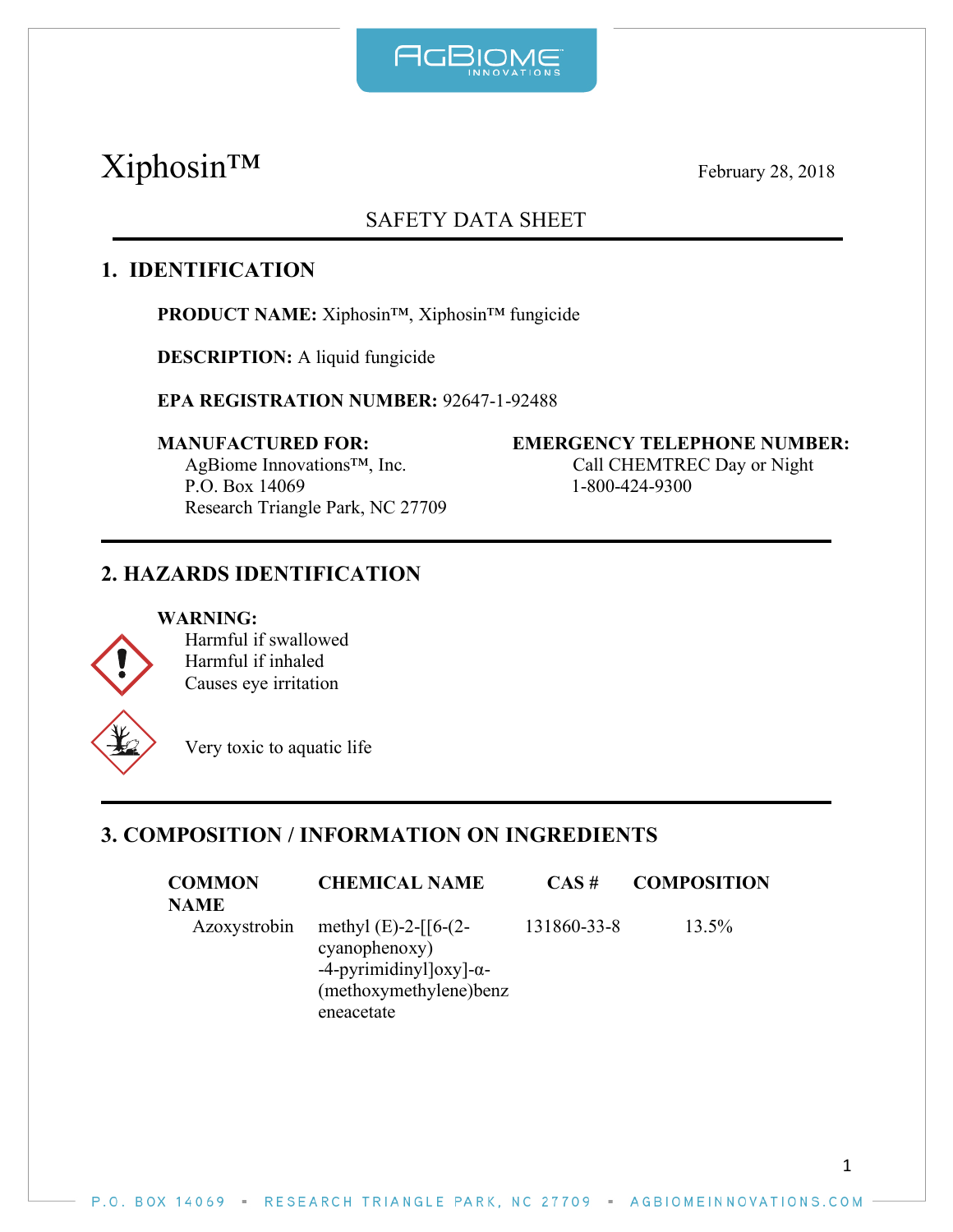

Propiconazole 1-[[2-(1,4 dichlorophenyl)-4 propyl-1,3dioxolan-2 yl]methyl]-1*H*-1,2,3 triazole  $60207-90-1$  11.7%

# **4.FIRST AID MEASURES**

Have the product container or label with you when calling a poison control center or doctor, or going for treatment. For medical emergencies involving this product, call CHEMTREC toll free at 1-800-424-9300.

**IF SWALLOWED:** Immediately call a doctor or poison control center. Do not induce vomiting unless told to do so by a poison control center or doctor. Do not give anything by mouth to an unconscious person.

**IF INHALED:** Move person to fresh air. If person is not breathing, call 911 or an ambulance, then give artificial respiration, preferably mouth-to-mouth, if possible. Call a poison control center or doctor for further treatment advice.

**IF IN EYES:** Hold eye open and rinse slowly and gently with water for 15-20 minutes. Remove contact lenses, if present, after the first 5 minutes, then continue rinsing eye. If eye irritation persists: Get medical advice/attention

# **5. FIRE-FIGHTING MEASURES**

**FLASH POINT:** >100°C (>212°F)

**FIRE AND EXPLOSION HAZARDS:** Thermal decomposition can release irritating and toxic fumes and gases.

**EXTINGUISHING MEDIUM:** Water fog, foam, dry chemical or carbon dioxide (CO<sub>2</sub>).

**FIRE FIGHTING EQUIPMENT:** Firefighters should be equipped with self-contained positive pressure breathing apparatus and full bunker gear.

**FIRE FIGHTING INSTRUCTIONS:** Evacuate area of all unnecessary personnel and fight fire from a safe distance upwind. Contain contaminated water / firefighting water; do not allow to enter drains or waterways. Foam or dry chemical fire extinguishing systems are preferred to prevent environmental damage from excessive water runoff.

**NFPA RATINGS:** Health  $-1$  / Flammability  $-1$  / Reactivity  $-0$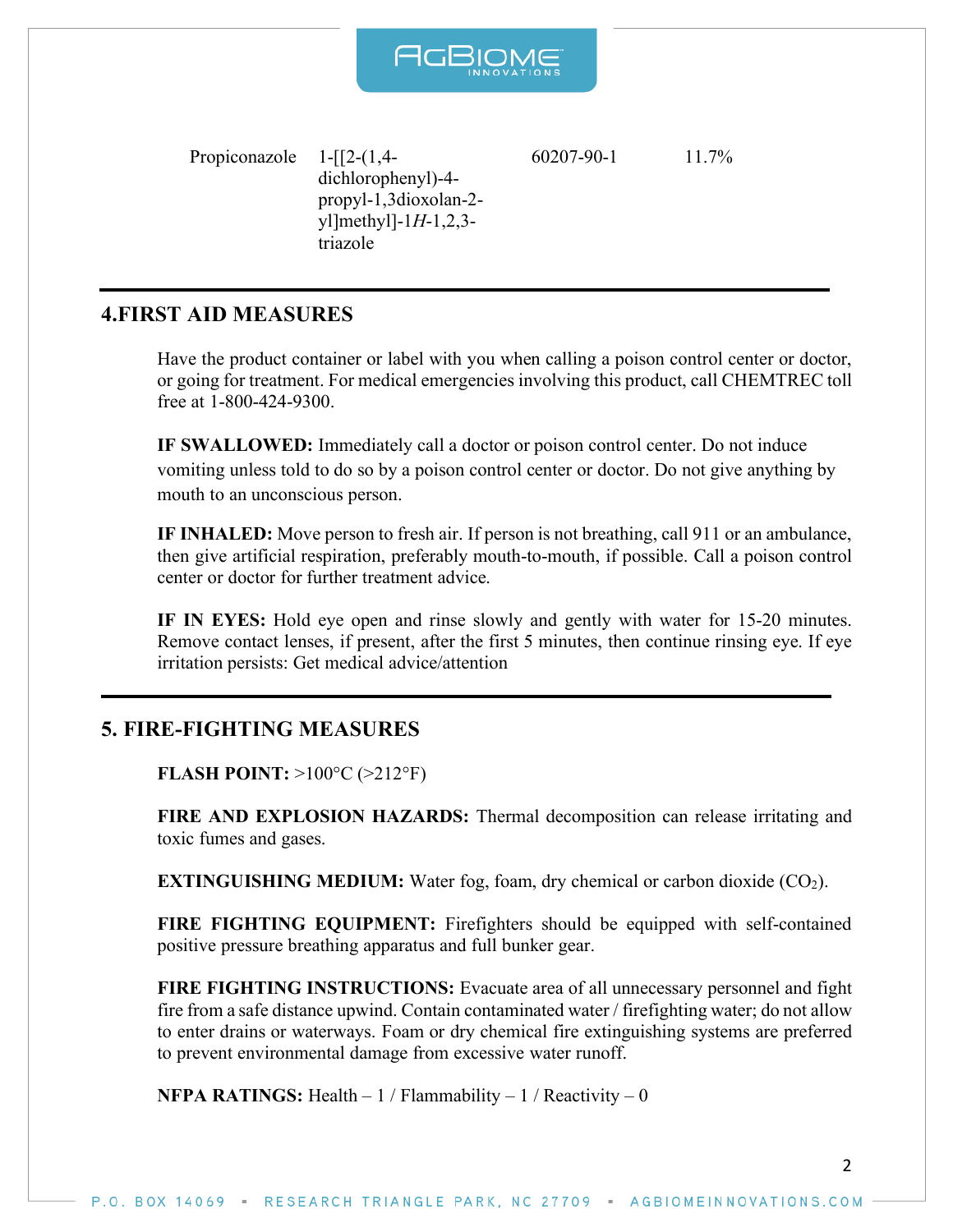

# **6. ACCIDENTAL RELEASE MEASURES**

**PERSONAL PRECAUTIONS:** Isolate area and keep unnecessary and unprotected personnel from entering. Wear suitable personal protective clothing and equipment as described in Section 8 of this document.

**ENVIRONMENTAL PRECAUTIONS:** Prevent material from entering public sewer systems or any waterways. Do not flush to drain. Large spills to soil or similar surfaces may necessitate removal of topsoil. The affected area should be removed and placed in an appropriate container for disposal.

**SPILL CLEANUP:** Dike spill using suitable absorbent or impervious materials such as sand or clay. Collect and contain contaminated absorbent and place in an appropriate container for disposal. Pump any free liquid into an appropriate closed container and decontaminate tools and equipment following cleanup. Collect washings for disposal.

# **7. HANDLING AND STORAGE**

**HANDLING:** Avoid contact with skin, eyes, or clothing. Avoid breathing spray mist. Remove and wash contaminated clothing before reuse.Wash thoroughly with soap and water after handling and before eating, drinking, chewing gum, using tobacco or using the toilet.

**STORAGE:** Do not contaminate water, food, or feed by storage and disposal. Store in original containers only. Store in a cool, dry and well-ventilated place. Protect from excessive heat. Keep container closed when not in use. Do not store near food or feed.

# **8. EXPOSURE CONTROL / PERSONAL PROTECTION**

**ENGINEERING CONTROLS:** Facilities storing or utilizing this material should be equipped with an eyewash station and a safety shower.

**PROTECTIVE CLOTHING:** Applicators and other handlers must wear: long-sleeved shirt and long pants; chemical-resistant gloves such as natural rubber; shoes plus socks; and protective eyewear (goggles, face shield, or safety glasses).

**GENERAL:** Follow manufacturer's instructions for cleaning/maintaining PPE. If no such instructions for washables, use detergent and hot water. Keep and wash PPE separately from other laundry.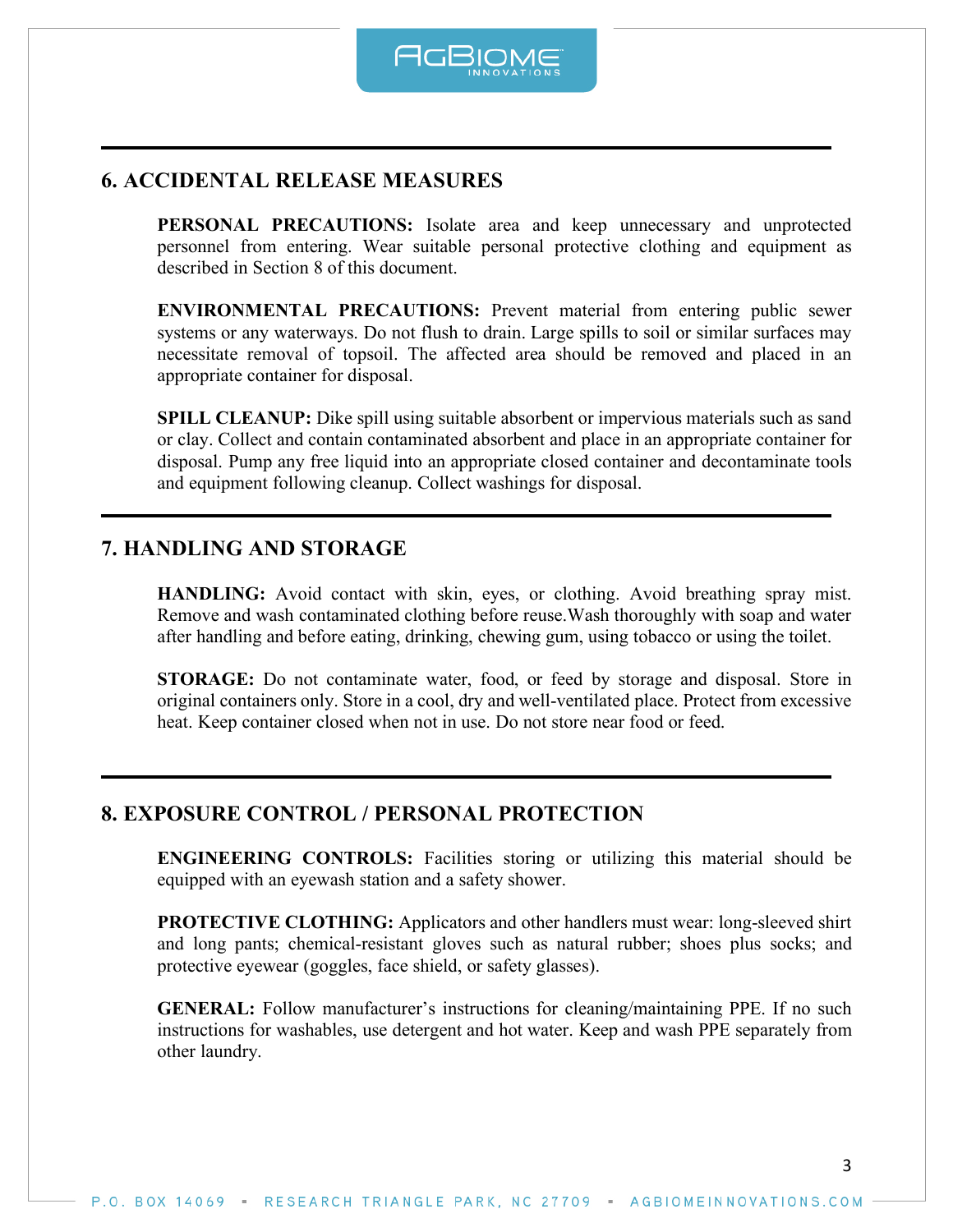

# **9. PHYSICAL AND CHEMICAL PROPERTIES**

**PHYSICAL STATE:** White to off white opaque viscous liquid

**ODOR:** Faint, slightly musty odor

**FLASHPOINT:**  $> 100^{\circ}C$  ( $> 212^{\circ}F$ )

**PH:** 5.9-6.9

**DENSITY:** 1.04-1.08 g/cm3

**SOLUBILITY:** Emulsifies

#### **10. STABILITY AND REACTIVITY**

**CONDITIONS TO AVOID:** Temperatures above 46°C (115°F) and high moisture.

**CHEMICAL STABILITY:** Stable under all normal use and storage conditions. May decompose if heated.

**INCOMPATIBILITY WITH OTHER MATERIALS:** Strong oxidizing agents and acids.

**HAZARDOUS DECOMPOSITION PRODUCTS:** This product is chemically stable and no hazardous reactions should occur if stored and handled as prescribed / indicated. In case of fire, oxides of carbon and nitrogen can be released.

**HAZARDOUS POLYMERIZATION:** Will not occur.

# **11. TOXICOLOGICAL INFORMATION**

**ORAL TOXICITY** (RAT  $LD_{50}$ ):  $> 1,659$  mg/kg

**DERMAL TOXICITY** (RAT  $LD_{50}$ ):  $> 5,000$  mg/kg

**INHALATION TOXICITY** (RAT  $LC_{50}$ ):  $> 0.52$  mg/L and  $< 2.11$  mg/L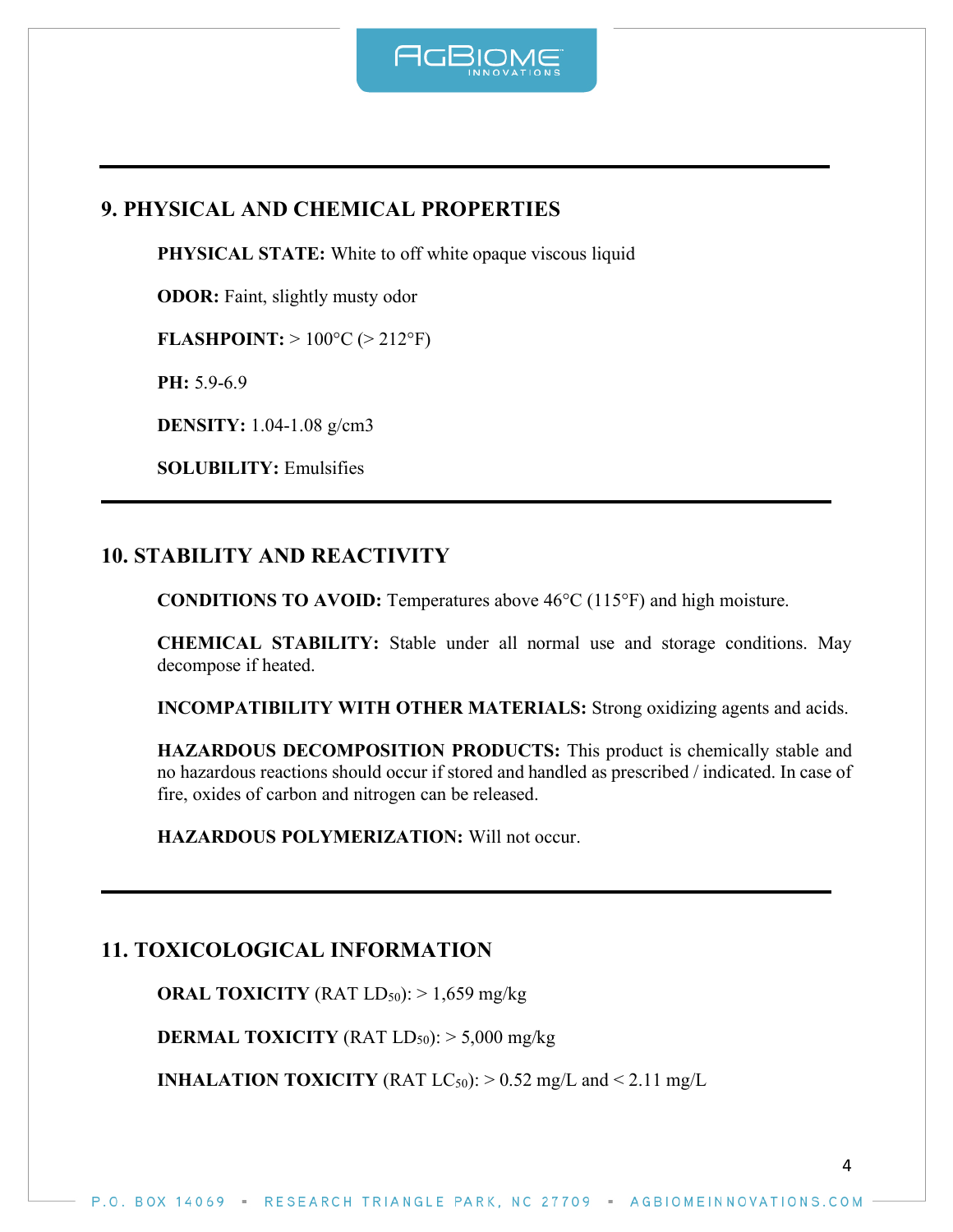

| <b>EYE IRRITATION:</b>     |            | Moderately irritating                 |            |  |
|----------------------------|------------|---------------------------------------|------------|--|
| <b>SKIN IRRITATION:</b>    |            | Slightly irritating                   |            |  |
| <b>SKIN SENSITIZATION:</b> |            | Guinea pig – Not a contact sensitizer |            |  |
| <b>CARCINOGENICITY:</b>    |            |                                       |            |  |
| EPA:                       | Not Listed | NTP:                                  | Not Listed |  |
| ACGIH:                     | Not Listed | OSHA:                                 | Not Listed |  |

**IARC:** Not Listed

**MUTAGENIC TOXICITY:** No evidence of mutagenic effects during *in vivo* and in *vitro*  assays.

**REPRODUCTIVE TOXICITY:** No evidence in animal studies.

#### **The following information is for the active ingredient, Azoxystrobin:**

Azoxystrobin can be persistent for several months or longer. Azoxystrobin has degradation products which have properties similar to chemicals which are known to leach through soil to groundwater under certain conditions as a result of agricultural use. Use of this chemical in areas where soils are permeable, particularly where the water table is shallow may result in groundwater contamination.

Azoxystrobin and propiconazole are toxic to freshwater and estuarine/marine fish; and azoxystrobin is toxic to aquatic invertebrates. Drift and runoff may be hazardous to aquatic organisms in neighboring areas.

# **12. ECOLOGICAL INFORMATION**

**The following information is for the active ingredient, Azoxystrobin:**

#### **AQUATIC TOXICITY**

Rainbow Trout (96-hr  $LC_{50}$ ): 0.47 mg/L Bluegill (96-hr  $LC_{50}$ ): 1.1 mg/L Daphnia (48-hr  $EC_{50}$ ): 80  $\mu$ g/L Algae (120-hr  $EC_{50}$ ): 0.12 mg/L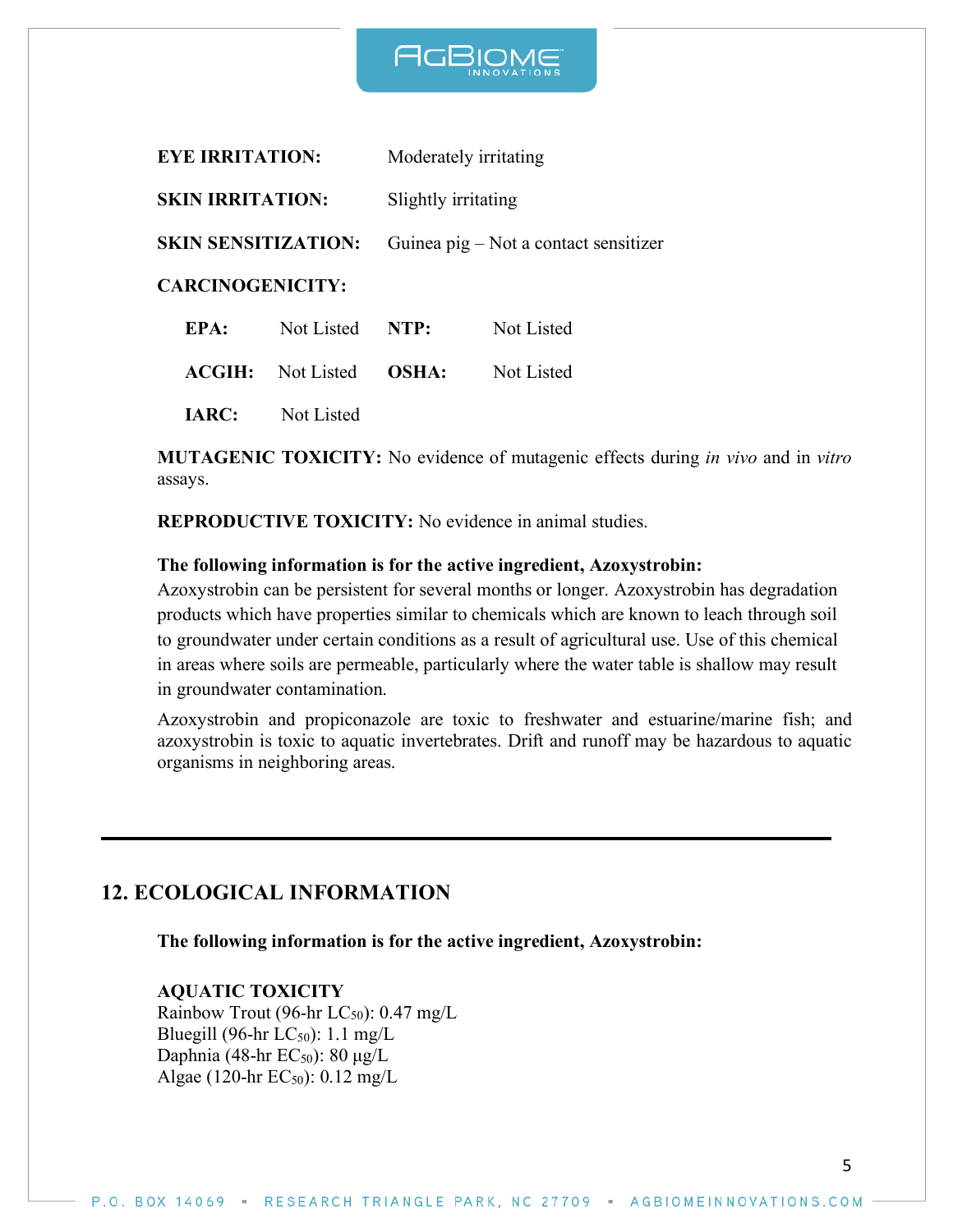

**AVIAN TOXICITY** Bobwhite Quail  $(LD_{50})$ : > 2000 mg/kg Mallard Duck  $(LD_{50})$ : > 2000 mg/kg

**OTHER TOXICITY** Honey Bee (oral  $LD_{50}$ ):  $> 25 \mu g/$ bee (oral),  $> 200 \mu g/$ bee (contact)

**The following information is for the active ingredient, Propiconazole:**

**AQUATIC TOXICITY** Rainbow Trout (96-hr  $LC_{50}$ ): 4.3-5.3 mg/L Bluegill (96-hr  $LC_{50}$ ): 6.4 mg/L Daphnia (48-hr  $EC_{50}$ ): 10.2 mg/L Algae (120-hr  $EC_{50}$ ): 0.020 mg/L

**AVIAN TOXICITY** Bobwhite Quail (LD<sub>50</sub>): 2825 mg/kg Mallard Duck  $(LD_{50})$ :  $> 2510$  mg/kg

**OTHER TOXICITY** Honey Bee (oral  $LD_{50}$ ): Not toxic to bees

# **13. DISPOSAL CONSIDERATIONS**

**PESTICIDE DISPOSAL:** Pesticide wastes may be toxic. Improper disposal of unused pesticide, spray mixture, or rinsate is a violation of Federal Law. If these wastes cannot be used according to label instructions, contact your State Pesticide or Environmental Control Agency, or the Hazardous Waste representative of the nearest EPA Regional Office for guidance in proper disposal methods.

**CONTAINER DISPOSAL:** Nonrefillable container. Do not reuse or refill this container. Refer to the product label for specific container disposal instructions.

# **14. TRANSPORT INFORMATION**

**US DOT (shipped by land): CONTAINERS < 119 GALLONS (450 L):** Not regulated by DOT.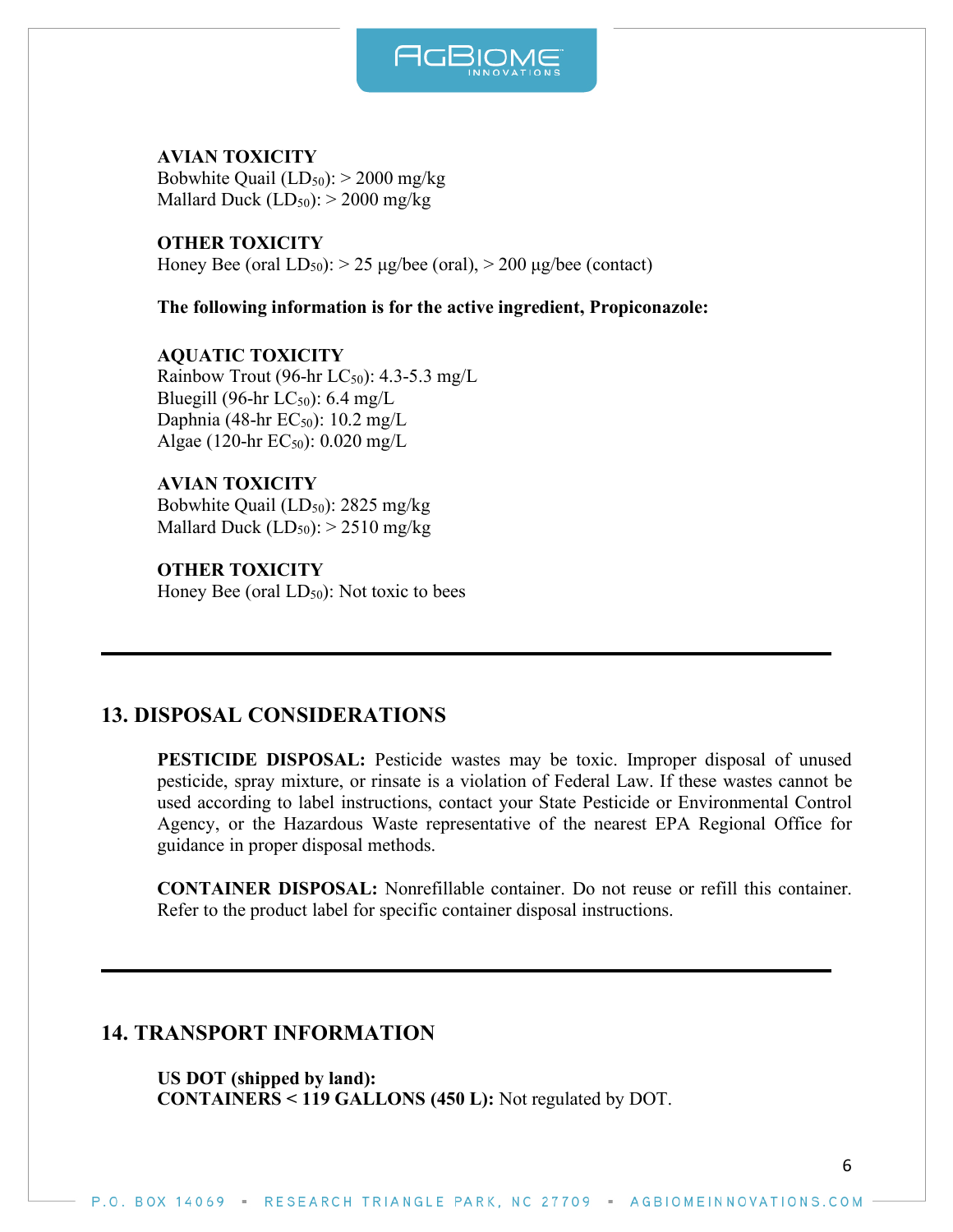

#### **CONTAINERS ≥ 119 GALLONS (450 L):**

**DOT SHIPPING NAME:** UN3082, Environmentally Hazardous Substance, Liquid, N.O.S. (contains Azoxystrobin/Propiconazole), 9, PG III

**EMERGENCY RESPONSE GUIDE:** 171

**MARINE POLLUTANT:** Yes

#### **IMDG (SHIPPED BY VESSEL):**

UN3082, Environmentally Hazardous Substance, Liquid, N.O.S. (contains Azoxystrobin/Propiconazole), 9, PG III, Marine Pollutant

**IATA (SHIPPED BY AIR):** UN3082, Environmentally Hazardous Substance, Liquid, N.O.S.

(contains Azoxystrobin/Propiconazole), 9, PG III

# **15. REGULATORY INFORMATION**

**FIFRA –**

This chemical is a pesticide product registered by the Environmental Protection Agency and is subject to certain labeling requirements under federal pesticide law. These requirements differ from the classification criteria and hazard information required for safety data sheets, and for workplace labels of non-pesticide chemicals. The following is the hazard information as required on the pesticide label:

#### **PRECAUTIONARY STATEMENTS HAZARDS TO HUMANS AND DOMESTIC ANIMALS**

**CAUTION.** Harmful if swallowed. Causes moderate eye irritation. Harmful if inhaled. Avoid contact with eyes or clothing. Avoid breathing spray mist. Remove and wash contaminated clothing before reuse. Wash thoroughly with soap and water after handling and before eating, drinking, chewing gum, using tobacco, or using the toilet.

#### **ENVIRONMENTAL HAZARDS**

Azoxystrobin can be persistent for several months or longer. Azoxystrobin has degradation products which have properties similar to chemicals which are known to leach through soil to groundwater under certain conditions as a result of agricultural use. Use of this chemical in areas where soils are permeable, particularly where the water table is shallow may result in groundwater contamination. Azoxystrobin and propiconazole are toxic to freshwater and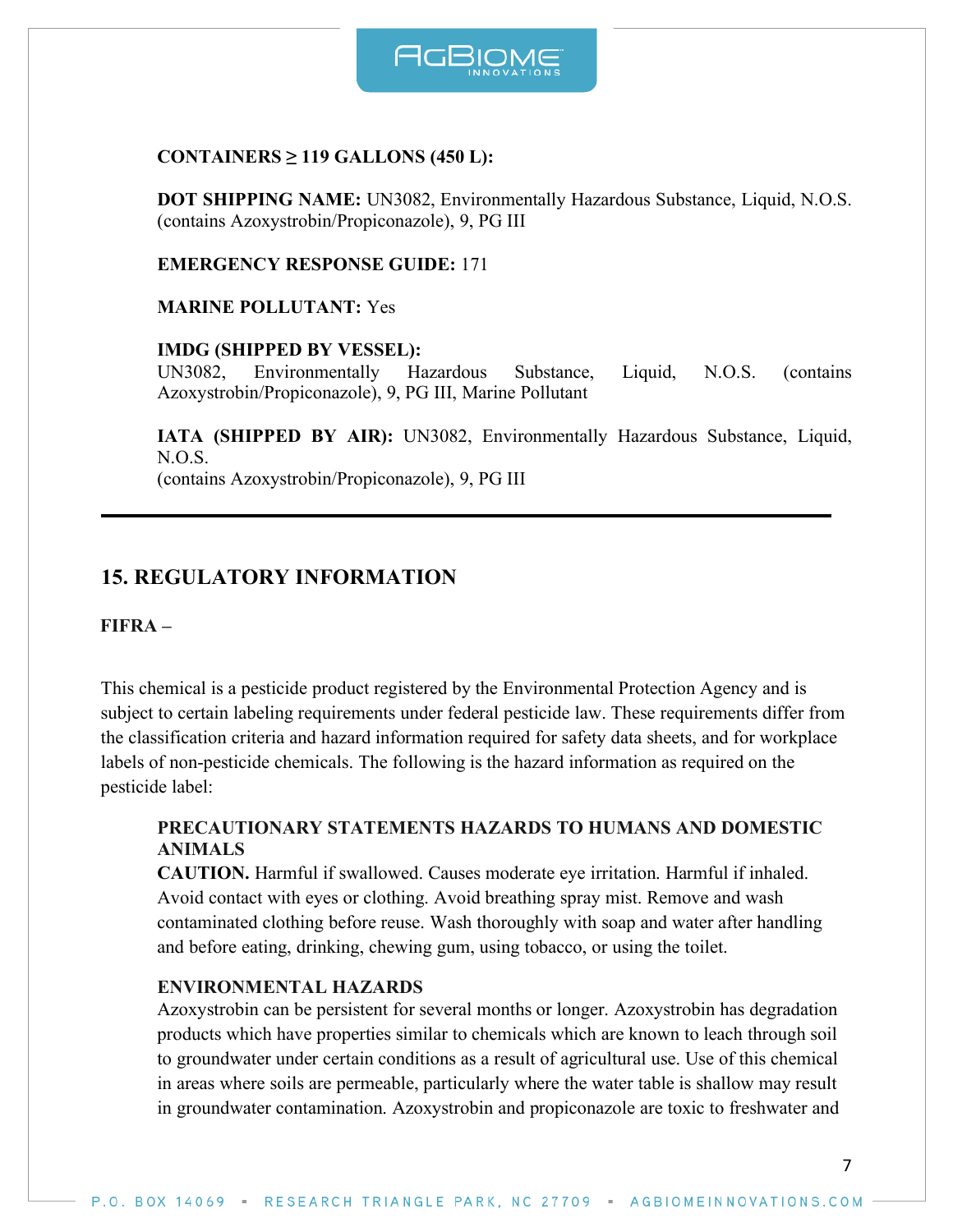

estuarine/marine fish; and azoxystrobin is toxic to aquatic invertebrates. Do not apply directly to water except as specified on this label. For terrestrial uses, do not apply directly to water, or to areas where surface water is present or to intertidal areas below the mean high water mark. Drift and runoff may be hazardous to aquatic organisms in neighboring areas. Do not contaminate water when disposing of equipment washwater or rinsate. Notify state and/or Federal authorities if you observe any adverse environmental effects due to the use of this product.

All pesticides are governed under the Federal Insecticide, Fungicide, and Rodenticide Act (FIFRA). The regulatory information presented below is pertinent only when this product is handled outside of the normal use and application as a pesticide. This product is excluded from listing requirements under EPA/TSCA.

# **SARA TITLE III – SECTION 302 EXTREMELY HAZARDOUS SUBSTANCES:** Not listed

#### **SARA TITLE III – SECTION 311/312 HAZARD CATEGORIES:** Immediate

#### **SARA TITLE III – SECTION 312 THRESHOLD PLANNING QUANTITY:**

The threshold planning quantity (TPQ) for this product treated as a mixture is 10,000 lbs. This product contains no ingredients with a TPQ of less than 10,000 lbs.

#### **SARA TITLE III – SECTION 313 REPORTABLE INGREDIENTS:**

Propiconazole (11.7%) (CAS No. 60207-90-1)

#### **CERCLA REPORTABLE QUANTITY (RQ):** None

#### **CLEAN AIR ACT THRESHOLD QUANTITY (TQ):** None

#### **CALIFORNIA PROP 65 STATUS –**

This product does not contain any chemicals known to the state of California to cause cancer or reproductive harm.

#### **CANADA –**

This product has been classified in accordance with the hazard criteria of the Controlled Products Regulations (CPR) and the SDS contains all of the information required by CPR.